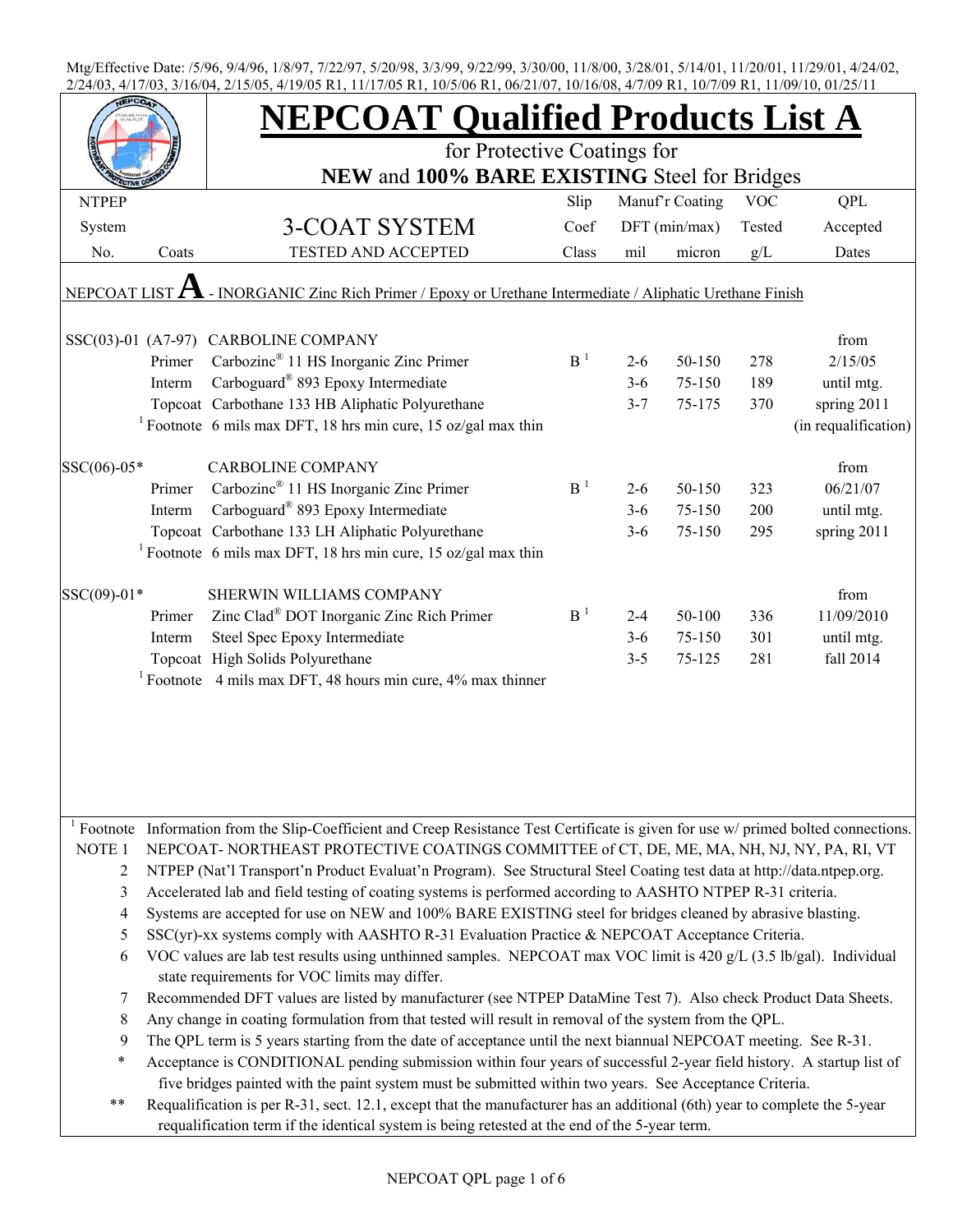|                          |        | <b>NEPCOAT Qualified Products List B</b>                                                                                                            |                |          |                 |            |                      |
|--------------------------|--------|-----------------------------------------------------------------------------------------------------------------------------------------------------|----------------|----------|-----------------|------------|----------------------|
|                          |        | for Protective Coatings for                                                                                                                         |                |          |                 |            |                      |
| <b>NTPEP</b>             |        | NEW and 100% BARE EXISTING Steel for Bridges                                                                                                        | Slip           |          | Manuf'r Coating | <b>VOC</b> | QPL                  |
| System                   |        | 3-COAT SYSTEM                                                                                                                                       | Coef           |          | DFT (min/max)   | Tested     | Accepted             |
| No.                      | Coats  | TESTED AND ACCEPTED                                                                                                                                 | Class          | mil      | micron          | g/L        | Dates                |
|                          |        |                                                                                                                                                     |                |          |                 |            |                      |
| NEPCOAT LIST             |        | - ORGANIC Zinc Rich Primer / Epoxy or Urethane Intermediate / Aliphatic Urethane Finish                                                             |                |          |                 |            |                      |
|                          |        | SSC(03)-02 (B7-97) CARBOLINE COMPANY                                                                                                                |                |          |                 |            | from                 |
|                          | Primer | Carbozinc <sup>®</sup> 859 Organic Zinc Rich Epoxy Primer                                                                                           | B <sup>1</sup> | $3 - 10$ | 75-225          | 326        | 2/15/05              |
|                          | Interm | Carboguard® 888 Epoxy Polyamide                                                                                                                     |                | $3 - 10$ | 75-225          | 331        | until mtg.           |
|                          |        | Topcoat Carbothane 133 HB Aliphatic Polyurethane                                                                                                    |                | $3 - 7$  | 75-175          | 370        | spring 2011          |
|                          |        | <sup>1</sup> Footnote 6 mils max DFT, 4 days min cure, 10% vol max thin                                                                             |                |          |                 |            | (in requalification) |
| $SSC(03)-05$             |        | PPG/AMERON                                                                                                                                          |                |          |                 |            | from                 |
|                          | Primer | Amercoat® 68HS Zinc Rich Epoxy Primer                                                                                                               | $A^1$          | $1 - 3$  | $25 - 75$       | 240        | 11/17/05             |
|                          | Interm | Amercoat <sup>®</sup> 399 Fast Drying Epoxy                                                                                                         |                | $4 - 8$  | 100-200         | 182        | until mtg.           |
|                          |        | Topcoat Amercoat <sup>®</sup> 450H Gloss Aliphatic Polyurethane                                                                                     |                | $2 - 3$  | 50-75           | 303        | spring 2011          |
|                          |        | <sup>1</sup> Footnote Slip coefficient does not meet Class B requirements                                                                           |                |          |                 |            | (in requalification) |
| $SSC(03)-12*$            |        | <b>INTERNATIONAL PAINT INC</b>                                                                                                                      |                |          |                 |            | from                 |
|                          | Primer | Interzinc <sup>®</sup> 52 Epoxy Zinc Rich                                                                                                           | Ø              | $2 - 3$  | 50-75           | 364        | 2/15/05              |
|                          | Interm | Intergard 475HS Epoxy                                                                                                                               | (not           | $4 - 8$  | 100-200         | 191        | until mtg.           |
|                          |        | Topcoat Interfine® 979 Polysiloxane                                                                                                                 | tested)        | $3 - 6$  | 75-150          | 206        | spring 2011          |
|                          |        | Ø Footnote The test was not performed.                                                                                                              |                |          |                 |            | (in requalification) |
| $SSC(04)-02$             |        | <b>CARBOLINE COMPANY</b>                                                                                                                            |                |          |                 |            | from                 |
| $SSC(10)-04$ Primer      |        | Carbozinc <sup>®</sup> 859 Organic Zinc Rich Epoxy Primer                                                                                           | B <sup>1</sup> | $3 - 10$ | 75-250          | 327        | 11/17/05             |
|                          | Interm | Carboguard <sup>®</sup> 888 Epoxy Polyamide                                                                                                         |                | $3 - 8$  | 75-200          | 320        | until mtg            |
|                          |        | Topcoat Carbothane 133 LH Aliphatic Polyurethane                                                                                                    |                | $3-6$    | 75-150          | 311        | fall 2015            |
|                          |        | <sup>1</sup> Footnote 6 mils max DFT, 4 days min cure, $10\%$ vol max thin                                                                          |                |          |                 |            | (passed requalific'n |
| (continues)              |        | (List B continues)                                                                                                                                  |                |          |                 |            | as SSC 10-04)        |
|                          |        | <sup>1</sup> Footnote Information from the Slip-Coefficient and Creep Resistance Test Certificate is given for use $w$ / primed bolted connections. |                |          |                 |            |                      |
| NOTE 1                   |        | NEPCOAT-NORTHEAST PROTECTIVE COATINGS COMMITTEE of CT, DE, ME, MA, NH, NJ, NY, PA, RI, VT                                                           |                |          |                 |            |                      |
| $\overline{c}$           |        | NTPEP (Nat'l Transport'n Product Evaluat'n Program). See Structural Steel Coating test data at http://data.ntpep.org.                               |                |          |                 |            |                      |
| $\mathfrak{Z}$           |        | Accelerated lab and field testing of coating systems is performed according to AASHTO NTPEP R-31 criteria.                                          |                |          |                 |            |                      |
| $\overline{\mathcal{A}}$ |        | Systems are accepted for use on NEW and 100% BARE EXISTING steel for bridges cleaned by abrasive blasting.                                          |                |          |                 |            |                      |
| 5                        |        | SSC(yr)-xx systems comply with AASHTO R-31 Evaluation Practice & NEPCOAT Acceptance Criteria.                                                       |                |          |                 |            |                      |
| 6                        |        | VOC values are lab test results using unthinned samples. NEPCOAT max VOC limit is 420 g/L (3.5 lb/gal). Individual                                  |                |          |                 |            |                      |
|                          |        | state requirements for VOC limits may differ.                                                                                                       |                |          |                 |            |                      |
| 7                        |        | Recommended DFT values are listed by manufacturer (see NTPEP DataMine Test 7). Also check Product Data Sheets.                                      |                |          |                 |            |                      |
| 8                        |        | Any change in coating formulation from that tested will result in removal of the system from the QPL.                                               |                |          |                 |            |                      |
| 9                        |        | The QPL term is 5 years starting from the date of acceptance until the next biannual NEPCOAT meeting. See R-31.                                     |                |          |                 |            |                      |
| *                        |        | Acceptance is CONDITIONAL pending submission within four years of successful 2-year field history. A startup list of                                |                |          |                 |            |                      |
|                          |        | five bridges painted with the paint system must be submitted within two years. See Acceptance Criteria.                                             |                |          |                 |            |                      |
| $***$                    |        | Requalification is per R-31, sect. 12.1, except that the manufacturer has an additional (6th) year to complete the 5-year                           |                |          |                 |            |                      |
|                          |        | requalification term if the identical system is being retested at the end of the 5-year term.                                                       |                |          |                 |            |                      |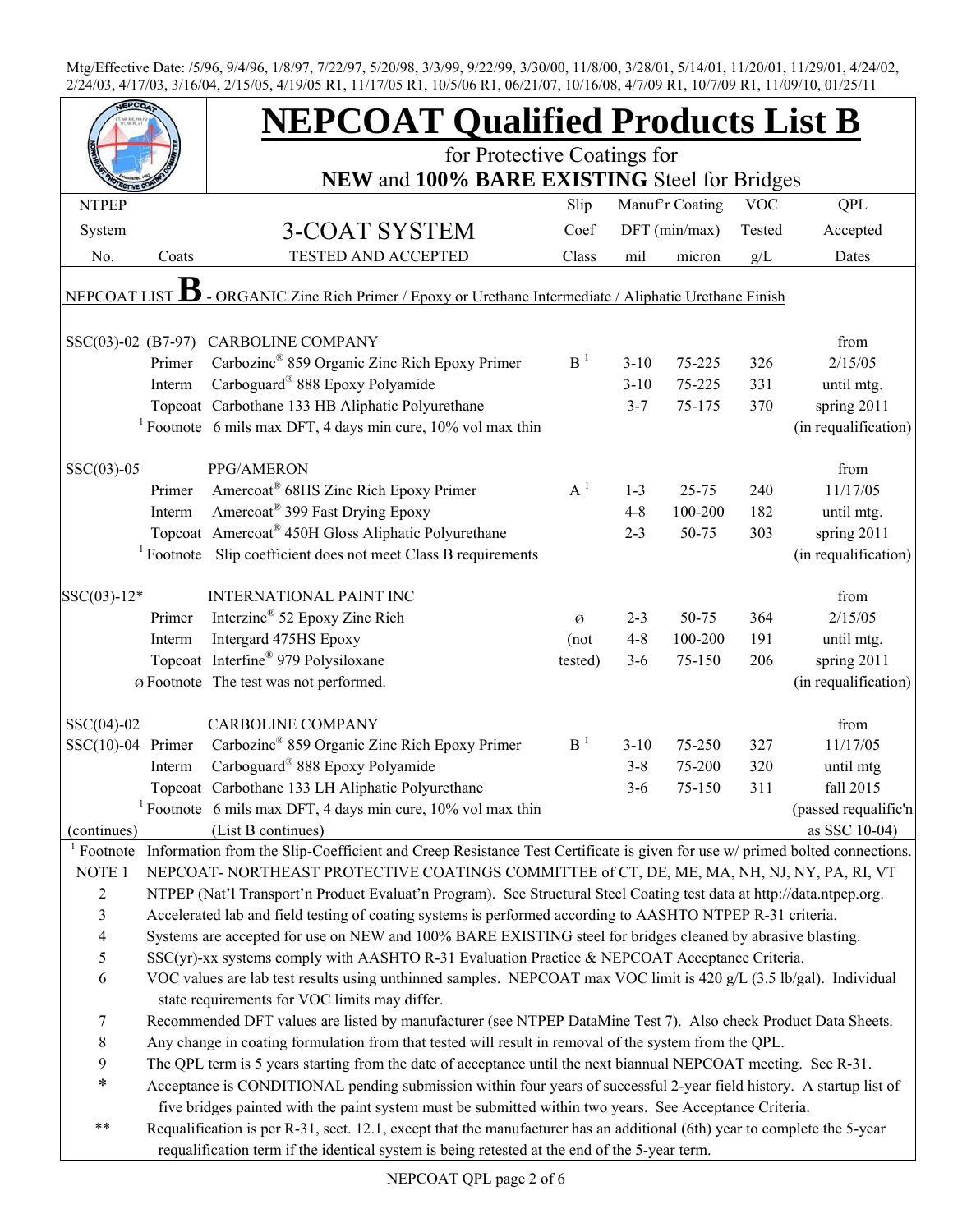|                          |        | <b>NEPCOAT Qualified Products List B</b>                                                                                   |                |          |                 |            |                      |
|--------------------------|--------|----------------------------------------------------------------------------------------------------------------------------|----------------|----------|-----------------|------------|----------------------|
|                          |        | for Protective Coatings for<br>NEW and 100% BARE EXISTING Steel for Bridges                                                |                |          |                 |            |                      |
| <b>NTPEP</b>             |        |                                                                                                                            | Slip           |          | Manuf'r Coating | <b>VOC</b> | QPL                  |
| System                   |        | 3-COAT SYSTEM                                                                                                              | Coef           |          | DFT (min/max)   | Tested     | Accepted             |
| No.                      | Coats  | <b>TESTED AND ACCEPTED</b>                                                                                                 | Class          | mil      | micron          | g/L        | Dates                |
| <b>NEPCOAT</b>           |        | - ORGANIC Zinc Rich Primer / Epoxy or Urethane Intermediate / Aliphatic Urethane Finish                                    |                |          |                 |            |                      |
|                          |        |                                                                                                                            |                |          |                 |            |                      |
| $SSC(04)-03$             |        | SHERWIN WILLIAMS COMPANY                                                                                                   |                |          |                 |            | from                 |
|                          | Primer | Zinc Clad <sup>®</sup> III HS Organic Zinc Rich Epoxy Primer                                                               | B <sup>1</sup> | $3 - 5$  | $75 - 125$      | 330        | 11/17/05             |
|                          | Interm | Macropoxy <sup>®</sup> 646 Fast Cure Epoxy                                                                                 |                | $3 - 10$ | 75-250          | 191        | until mtg.           |
|                          |        | Topcoat Acrolon™ 218 HS Acrylic Polyurethane                                                                               |                | $3 - 6$  | 75-150          | 280        | spring 2011          |
|                          |        | <sup>+</sup> Footnote 5 mils max DFT, 7 days min cure, zero thinner                                                        |                |          |                 |            | (in requalification) |
| SSC(06)-11*              |        | <b>CARBOLINE COMPANY</b>                                                                                                   |                |          |                 |            | from                 |
|                          | Primer | Carbozinc <sup>®</sup> 859 Organic Zinc Rich Epoxy Primer                                                                  | B <sup>1</sup> | $3 - 10$ | 75-250          | 327        | 4/7/09               |
|                          | Interm | Carboguard <sup>®</sup> 893 Epoxy Polyamide                                                                                |                | $3 - 10$ | 75-250          | 200        | until mtg.           |
|                          |        | Topcoat Carbothane 133 LH Aliphatic Polyurethane                                                                           |                | $3 - 6$  | 75-150          | 311        | spring 2013          |
|                          |        | <sup>1</sup> Footnote 6 mils max DFT, 4 days min cure, $10\%$ vol max thin                                                 |                |          |                 |            |                      |
| SSC(07)-02*              |        | <b>INTERNATIONAL PAINT INC</b>                                                                                             |                |          |                 |            | from                 |
|                          | Primer | Interzinc <sup>®</sup> 315B Epoxy Zinc Rich                                                                                | Ø              | $2 - 6$  | 50-150          | 291        | 4/7/09               |
|                          | Interm | Intergard 475HS Epoxy                                                                                                      | (not           | $4 - 8$  | 100-200         | 177        | until mtg.           |
|                          |        | Topcoat Interthane® 870 UHS                                                                                                | tested)        | $3 - 5$  | 75-125          | 171        | spring 2013          |
|                          |        | Ø Footnote The test was not performed.                                                                                     |                |          |                 |            |                      |
| SSC(08)-07*              |        | <b>CARBOLINE COMPANY</b>                                                                                                   |                |          |                 |            | from                 |
|                          | Primer | Carbozinc® 859 PRIMER                                                                                                      | B <sup>1</sup> | $3 - 10$ | 75-250          | 331        | 10/07/09             |
|                          | Interm | Carboguard <sup>®</sup> 825 Epoxy Polyamide                                                                                |                | $3 - 10$ | 75-250          | 305        | until mtg.           |
|                          |        | Topcoat Carbothane 133 LH Aliphatic Polyurethane                                                                           |                | $3-6$    | 75-150          | 317        | fall 2013            |
|                          |        | Footnote 4 mils max DFT, 48 hour min cure, 5% vol max thin                                                                 |                |          |                 |            |                      |
| Footnote                 |        | Information from the Slip-Coefficient and Creep Resistance Test Certificate is given for use w/ primed bolted connections. |                |          |                 |            |                      |
| NOTE 1                   |        | NEPCOAT-NORTHEAST PROTECTIVE COATINGS COMMITTEE of CT, DE, ME, MA, NH, NJ, NY, PA, RI, VT                                  |                |          |                 |            |                      |
| 2                        |        | NTPEP (Nat'l Transport'n Product Evaluat'n Program). See Structural Steel Coating test data at http://data.ntpep.org.      |                |          |                 |            |                      |
| 3                        |        | Accelerated lab and field testing of coating systems is performed according to AASHTO NTPEP R-31 criteria.                 |                |          |                 |            |                      |
| $\overline{\mathcal{L}}$ |        | Systems are accepted for use on NEW and 100% BARE EXISTING steel for bridges cleaned by abrasive blasting.                 |                |          |                 |            |                      |
| 5                        |        | SSC(yr)-xx systems comply with AASHTO R-31 Evaluation Practice & NEPCOAT Acceptance Criteria.                              |                |          |                 |            |                      |
| $\boldsymbol{6}$         |        | VOC values are lab test results using unthinned samples. NEPCOAT max VOC limit is 420 g/L (3.5 lb/gal). Individual         |                |          |                 |            |                      |
|                          |        | state requirements for VOC limits may differ.                                                                              |                |          |                 |            |                      |
| $\tau$                   |        | Recommended DFT values are listed by manufacturer (see NTPEP DataMine Test 7). Also check Product Data Sheets.             |                |          |                 |            |                      |
| $\,8\,$                  |        | Any change in coating formulation from that tested will result in removal of the system from the QPL.                      |                |          |                 |            |                      |
| 9                        |        | The QPL term is 5 years starting from the date of acceptance until the next biannual NEPCOAT meeting. See R-31.            |                |          |                 |            |                      |
| *                        |        | Acceptance is CONDITIONAL pending submission within four years of successful 2-year field history. A startup list of       |                |          |                 |            |                      |
|                          |        | five bridges painted with the paint system must be submitted within two years. See Acceptance Criteria.                    |                |          |                 |            |                      |
| $***$                    |        | Requalification is per R-31, sect. 12.1, except that the manufacturer has an additional (6th) year to complete the 5-year  |                |          |                 |            |                      |
|                          |        | requalification term if the identical system is being retested at the end of the 5-year term.                              |                |          |                 |            |                      |
|                          |        |                                                                                                                            |                |          |                 |            |                      |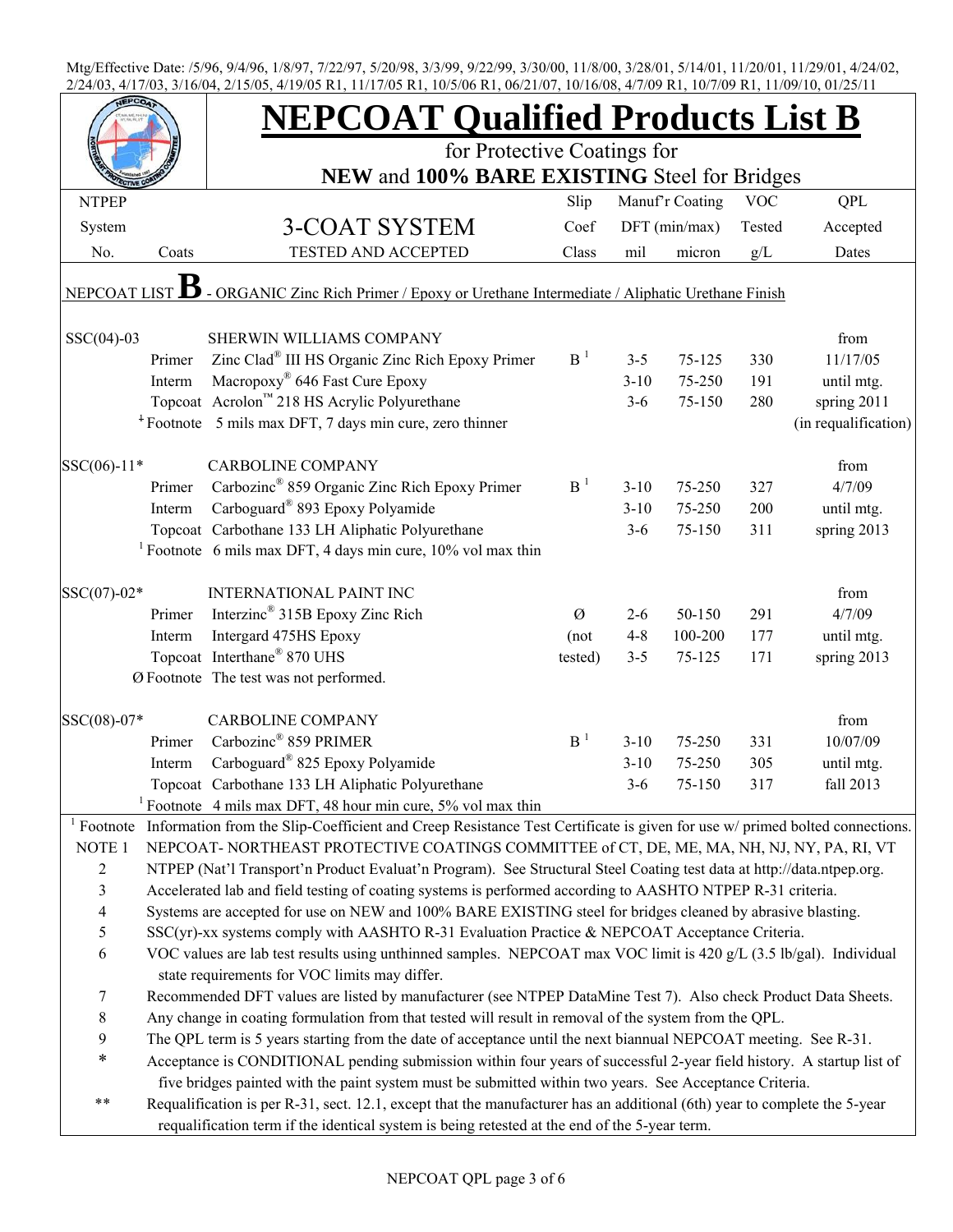|                        |       | <b>NEPCOAT Qualified Products List C</b>                                                                                                                            |       |                 |            |          |  |
|------------------------|-------|---------------------------------------------------------------------------------------------------------------------------------------------------------------------|-------|-----------------|------------|----------|--|
|                        |       | for Protective Coatings for                                                                                                                                         |       |                 |            |          |  |
|                        |       | NEW and 100% BARE EXISTING Steel for Bridges                                                                                                                        |       |                 |            |          |  |
| <b>NTPEP</b>           |       |                                                                                                                                                                     | Slip  | Manuf'r Coating | <b>VOC</b> | QPL      |  |
| System                 |       | 2-COAT SYSTEM 10                                                                                                                                                    | Coef  | DFT (min/max)   | Tested     | Accepted |  |
| No.                    | Coats | TESTED AND ACCEPTED                                                                                                                                                 | Class | mil<br>micron   | g/L        | Dates    |  |
| NEPCOAT LIST           |       | ORGANIC Zinc Rich Primer / ----- / Topcoat                                                                                                                          |       |                 |            |          |  |
|                        |       | [Blank]                                                                                                                                                             |       |                 |            |          |  |
|                        |       |                                                                                                                                                                     |       |                 |            |          |  |
|                        |       |                                                                                                                                                                     |       |                 |            |          |  |
|                        |       |                                                                                                                                                                     |       |                 |            |          |  |
|                        |       |                                                                                                                                                                     |       |                 |            |          |  |
|                        |       |                                                                                                                                                                     |       |                 |            |          |  |
|                        |       |                                                                                                                                                                     |       |                 |            |          |  |
|                        |       |                                                                                                                                                                     |       |                 |            |          |  |
|                        |       |                                                                                                                                                                     |       |                 |            |          |  |
|                        |       |                                                                                                                                                                     |       |                 |            |          |  |
|                        |       |                                                                                                                                                                     |       |                 |            |          |  |
|                        |       |                                                                                                                                                                     |       |                 |            |          |  |
|                        |       |                                                                                                                                                                     |       |                 |            |          |  |
|                        |       |                                                                                                                                                                     |       |                 |            |          |  |
|                        |       |                                                                                                                                                                     |       |                 |            |          |  |
|                        |       |                                                                                                                                                                     |       |                 |            |          |  |
|                        |       |                                                                                                                                                                     |       |                 |            |          |  |
|                        |       |                                                                                                                                                                     |       |                 |            |          |  |
|                        |       |                                                                                                                                                                     |       |                 |            |          |  |
|                        |       |                                                                                                                                                                     |       |                 |            |          |  |
|                        |       |                                                                                                                                                                     |       |                 |            |          |  |
| $\frac{1}{2}$ Footnote |       | Information from the Slip-Coefficient and Creep Resistance Test Certificate is given for use w/ primed bolted connections.                                          |       |                 |            |          |  |
| NOTE <sub>1</sub>      |       | NEPCOAT-NORTHEAST PROTECTIVE COATINGS COMMITTEE of CT, DE, ME, MA, NH, NJ, NY, PA, RI, VT                                                                           |       |                 |            |          |  |
| $\overline{c}$         |       | NTPEP (Nat'l Transport'n Product Evaluat'n Program). See Structural Steel Coating test data at http://data.ntpep.org.                                               |       |                 |            |          |  |
| 3                      |       | Accelerated lab and field testing of coating systems is performed according to AASHTO NTPEP R-31 criteria.                                                          |       |                 |            |          |  |
| 4                      |       | Systems are accepted for use on NEW and 100% BARE EXISTING steel for bridges cleaned by abrasive blasting.                                                          |       |                 |            |          |  |
| 5                      |       | SSC(yr)-xx systems comply with AASHTO R-31 Evaluation Practice & NEPCOAT Acceptance Criteria.                                                                       |       |                 |            |          |  |
| 6                      |       | VOC values are lab test results using unthinned samples. NEPCOAT max VOC limit is 420 g/L (3.5 lb/gal). Individual<br>state requirements for VOC limits may differ. |       |                 |            |          |  |
| 7                      |       | Recommended DFT values are listed by manufacturer (see NTPEP DataMine Test 7). Also check Product Data Sheets.                                                      |       |                 |            |          |  |
| 8                      |       | Any change in coating formulation from that tested will result in removal of the system from the QPL.                                                               |       |                 |            |          |  |
| 9                      |       | The QPL term is 5 years starting from the date of acceptance until the next biannual NEPCOAT meeting. See R-31.                                                     |       |                 |            |          |  |
| $\ast$                 |       | Acceptance is CONDITIONAL pending submission within four years of successful 2-year field history. A startup list of                                                |       |                 |            |          |  |
|                        |       | five bridges painted with the paint system must be submitted within two years. See Acceptance Criteria.                                                             |       |                 |            |          |  |
| $\ast\ast$             |       | Requalification is per R-31, sect. 12.1, except that the manufacturer has an additional (6th) year to complete the 5-year                                           |       |                 |            |          |  |
|                        |       | requalification term if the identical system is being retested at the end of the 5-year term.                                                                       |       |                 |            |          |  |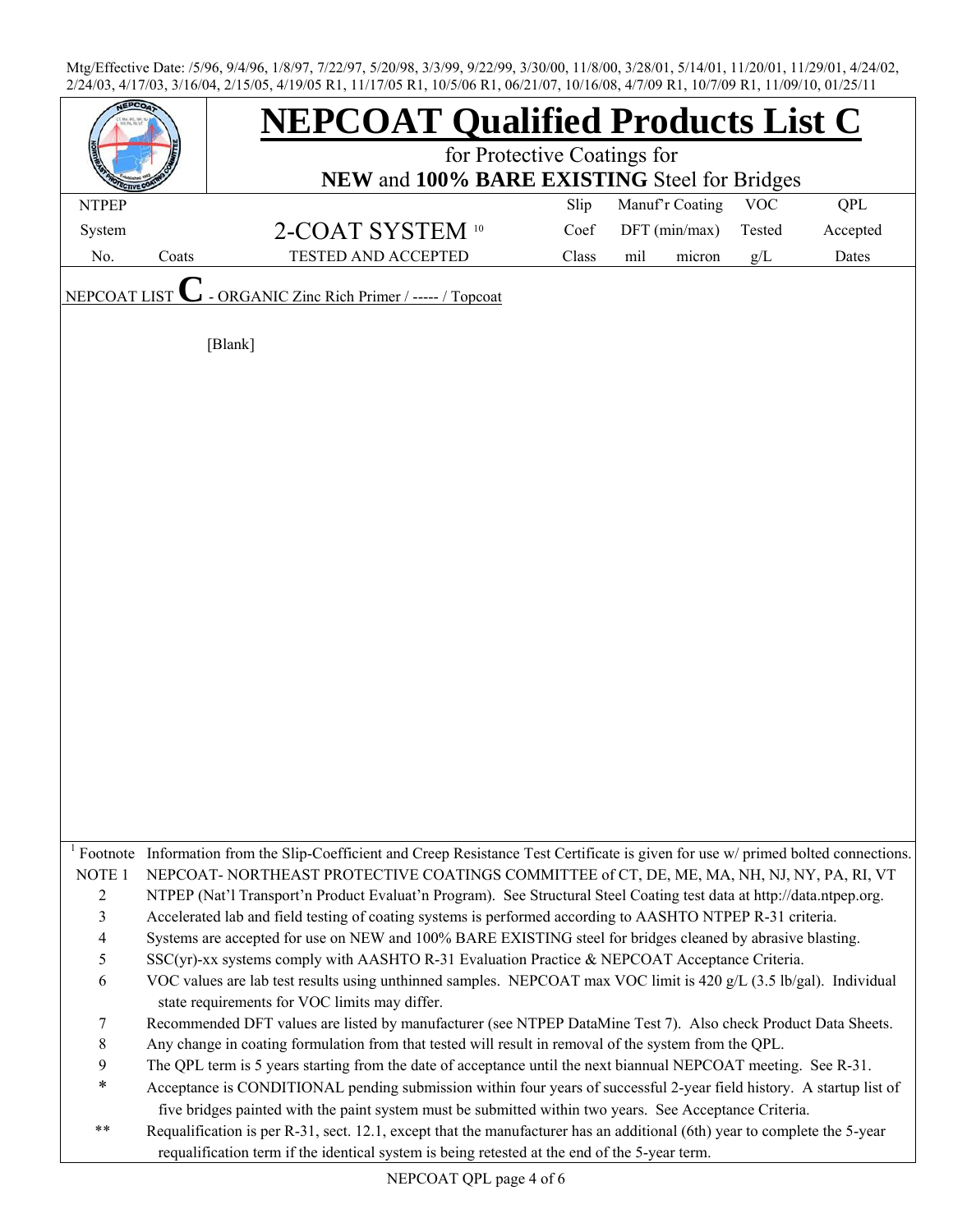

# **NEPCOAT Acceptance Criteria List A, B, C**

for Protective Coatings for

**NEW** and **100% BARE EXISTING** Steel for Bridges

### AASHTO R31-Testing Standard & NEPCOAT Acceptance Criteria (3/16/04, 2/15/05, 10/16/08, 4/7/09)

# **TEST NO. 1 - SLIP COEFFICIENT**

- Primer Acceptance criteria (min.)
- IOZ Slip coefficient 0.5 (Class B) required
- OZ Report results only

#### **TEST NO. 2 - SALT FOG RESISTANCE (ASTM B117)**

| Delamination<br>Rust / Blistering | Acceptance criteria: no delamination allowed<br>Acceptance criteria (max.): |       |                                                        |                |                     |  |              |                       |
|-----------------------------------|-----------------------------------------------------------------------------|-------|--------------------------------------------------------|----------------|---------------------|--|--------------|-----------------------|
|                                   |                                                                             |       | //------------------- RUST CRITERIA ----------------// |                |                     |  |              | -- BLISTER CRITERIA-- |
| Primer                            | <b>System</b>                                                               | @ Hrs | $\frac{max\,creep\,ave\,creep\,% length\,in\,scr}$     |                |                     |  | $\omega$ Hrs | Convers'n $#$         |
| IOZ                               | $P-I-T$                                                                     | 5000  | $4 \text{ mm}$                                         | $2 \text{ mm}$ | not reg'd not reg'd |  | 4000         |                       |
| OZ                                | $P-I-T$                                                                     | 5000  | $8 \text{ mm}$                                         | $2 \text{ mm}$ | not req'd not req'd |  | 4000         |                       |

#### **TEST NO. 3 - CYCLIC WEATHERING RESISTANCE (ASTM D5894)**

| Delamination             | Acceptance criteria: no delamination allowed            |       |                                                      |                |                     |  |                       |               |
|--------------------------|---------------------------------------------------------|-------|------------------------------------------------------|----------------|---------------------|--|-----------------------|---------------|
| Rust / Blistering        | Acceptance criteria (max.):                             |       |                                                      |                |                     |  |                       |               |
|                          | //------------------- RUST CRITERIA -----------------// |       |                                                      |                |                     |  | -- BLISTER CRITERIA-- |               |
| Primer                   | <b>System</b>                                           | @ Hrs | $\frac{1}{2}$ max creep ave creep % length in scribe |                |                     |  | $\omega$ Hrs          | Convers'n $#$ |
| IOZ                      | $P-I-T$                                                 | 5040  | 4 mm                                                 | $2 \text{ mm}$ | not req'd not req'd |  | 4032                  | 9             |
| OZ                       | $P-I-T$                                                 | 5040  | $8 \text{ mm}$                                       | $4 \text{ mm}$ | not reg'd not reg'd |  | 4032                  | 8             |
| GLOSS value              | Acceptance criteria:                                    |       | Report results only                                  |                |                     |  |                       |               |
| GLOSS % Retent'n         | Acceptance criteria:                                    |       | Report results only                                  |                |                     |  |                       |               |
| COLOR Change, $\Delta e$ | Acceptance criteria:                                    |       | Report results only                                  |                |                     |  |                       |               |

#### **TEST NO. 4 - ABRASION RESISTANCE (ASTM D4060)**

| Weight Loss | Acceptance criteria: | Report results only |
|-------------|----------------------|---------------------|
| Wear Index  | Acceptance criteria: | Report results only |

### **TEST NO. 5 - ADHESION (ASTM D4541)**

 Pull-Off Strength Acceptance criteria (min.) for both primer and PIT panels: IOZ 2.4 MPa (350 psi) OZ 4.1 MPa (600 psi)

## **TEST NO. 6 - FREEZE THAW STABILITY**

Pull-Off Strength Acceptance criteria: achieve min. Test 5 req'd PIT adhesion results and fall within 60% of Test 5 values

#### **TEST NO. 7 - COATING IDENTIFICATION TESTS**

| VOC                |                                  | Acceptance criteria: Max. 420 g/L $(3.5 \text{ lb/gal})$ . Individual state requirements may differ. |
|--------------------|----------------------------------|------------------------------------------------------------------------------------------------------|
| Coating properties | Acceptance criteria: Report only |                                                                                                      |
| Coating thickness  |                                  | Acceptance criteria: A 2-coat system shall be tested and applied at min. total 9 mils DFT.           |

(continued)